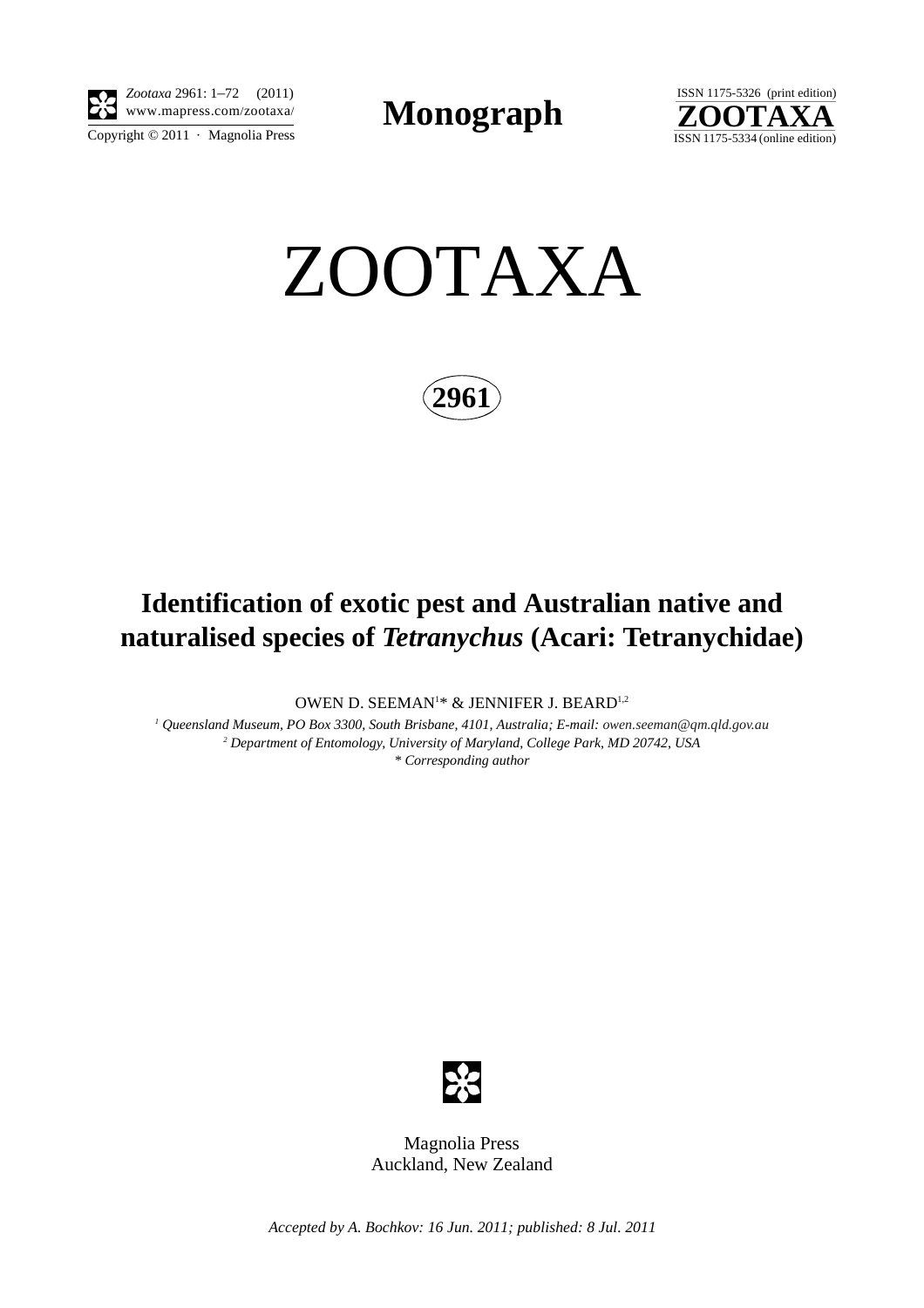OWEN D. SEEMAN & JENNIFER J. BEARD **Identification of exotic pest and Australian native and naturalised species of** *Tetranychus* **(Acari: Tetranychidae)** (*Zootaxa* 2961) 72 pp.; 30 cm. 8 July 2011 ISBN 978-1-86977-771-5 (paperback) ISBN 978-1-86977-772-2 (Online edition)

FIRST PUBLISHED IN 2011 BY Magnolia Press P.O. Box 41-383 Auckland 1346 New Zealand e-mail: zootaxa@mapress.com http://www.mapress.com/zootaxa/

© 2011 Magnolia Press

All rights reserved.

No part of this publication may be reproduced, stored, transmitted or disseminated, in any form, or by any means, without prior written permission from the publisher, to whom all requests to reproduce copyright material should be directed in writing.

This authorization does not extend to any other kind of copying, by any means, in any form, and for any purpose other than private research use.

ISSN 1175-5326 (Print edition) ISSN 1175-5334 (Online edition)